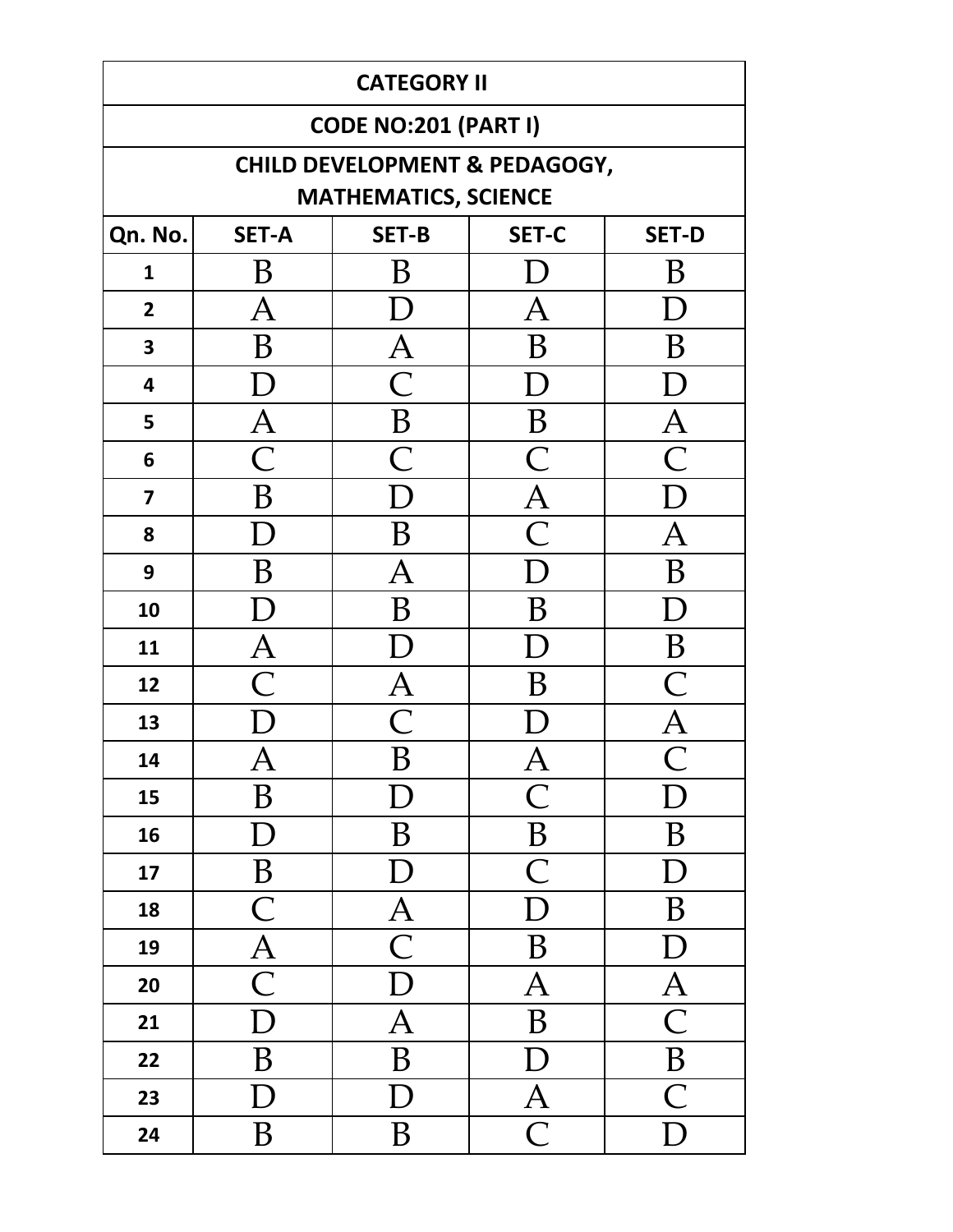| 25 |                                     |                                                         | Β                                  | B                           |
|----|-------------------------------------|---------------------------------------------------------|------------------------------------|-----------------------------|
| 26 |                                     | $\frac{\text{C}}{\text{A}}$ $\frac{\text{C}}{\text{D}}$ |                                    | $\overline{\mathrm{A}}$     |
| 27 | $\frac{\overline{A}}{C}$            |                                                         | B                                  | B                           |
| 28 | $\frac{\overline{B}}{\overline{C}}$ |                                                         | $\boldsymbol{\mathrm{D}}$          | $\boldsymbol{\mathrm{D}}$   |
| 29 |                                     | $\overline{B}$                                          |                                    | $\overline{\mathbf{A}}$     |
| 30 | $\frac{\overline{D}}{C}$            | $\mathbf{D}$                                            | $\frac{A}{C}$                      | $\overline{\text{C}}$       |
| 31 |                                     | $\overline{A}$                                          |                                    | $\overline{A}$              |
| 32 | $\, {\bf B}$                        | $\overline{B}$                                          | $\overline{D}$                     | $\overline{D}$              |
| 33 | $\overline{A}$                      | $\overline{\rm D}$                                      | $\overline{\mathsf{C}}$            | $\overline{\mathsf{C}}$     |
| 34 | $\overline{B}$                      |                                                         | B                                  | $\overline{B}$              |
| 35 |                                     |                                                         | $\overline{D}$                     | $\overline{\text{C}}$       |
| 36 | $\frac{\overline{D}}{C}$            | $D$ $C$ $C$ $D$ $B$                                     | $\overline{\frac{C}{C}}$           | $\overline{\mathsf{D}}$     |
| 37 |                                     |                                                         |                                    | $\overline{\mathbf{A}}$     |
| 38 | $\frac{\overline{B}}{C}$            |                                                         | $\bar{\text{D}}$                   | $\, {\bf B}$                |
| 39 |                                     | $\overline{A}$                                          | $\overline{A}$                     | D                           |
| 40 | $\frac{\overline{D}}{C}$            | $\overline{B}$                                          | $\overline{\overline{\mathsf{D}}}$ |                             |
| 41 |                                     |                                                         | $\overline{\mathbf{A}}$            |                             |
| 42 | $\overline{B}$                      | $\frac{\text{D}}{\text{C}}$                             | $\overline{D}$                     | $\frac{D}{C}$ $\frac{C}{C}$ |
| 43 | D                                   |                                                         | $\overline{\textsf{C}}$            |                             |
| 44 | $\overline{\frac{C}{C}}$            | $\boldsymbol{B}$                                        | $\boldsymbol{B}$                   | $\boldsymbol{B}$            |
| 45 |                                     | $\overline{\mathsf{C}}$                                 | $\overline{C}$                     | $\overline{A}$              |
| 46 | $\overline{\mathrm{D}}$             | $\overline{\underline{D}}$                              | $\overline{D}$                     | $\, {\bf B}$                |
| 47 | $\overline{A}$                      | $\overline{\mathsf{C}}$                                 | $\overline{\mathbf{A}}$            | $\mathbf{D}$                |
| 48 | $\overline{\mathrm{D}}$             | $\overline{\mathbf{B}}$                                 | $\overline{B}$                     | $\overline{\text{C}}$       |
| 49 | $\overline{A}$                      | $\overline{D}$                                          | $\overline{\mathrm{D}}$            | $\overline{\mathsf{C}}$     |
| 50 | $\overline{\mathrm{D}}$             | $\overline{\frac{C}{C}}$                                | $\overline{\mathrm{D}}$            | $\overline{B}$              |
| 51 | $\overline{\mathsf{C}}$             |                                                         |                                    | $\overline{\mathsf{C}}$     |
| 52 | $\overline{B}$                      | $\overline{\mathrm{D}}$                                 | $\overline{\frac{C}{C}}$           | $\mathbf{D}$                |
| 53 | $\overline{\mathsf{C}}$             | $\overline{A}$                                          |                                    | $\overline{\overline{C}}$   |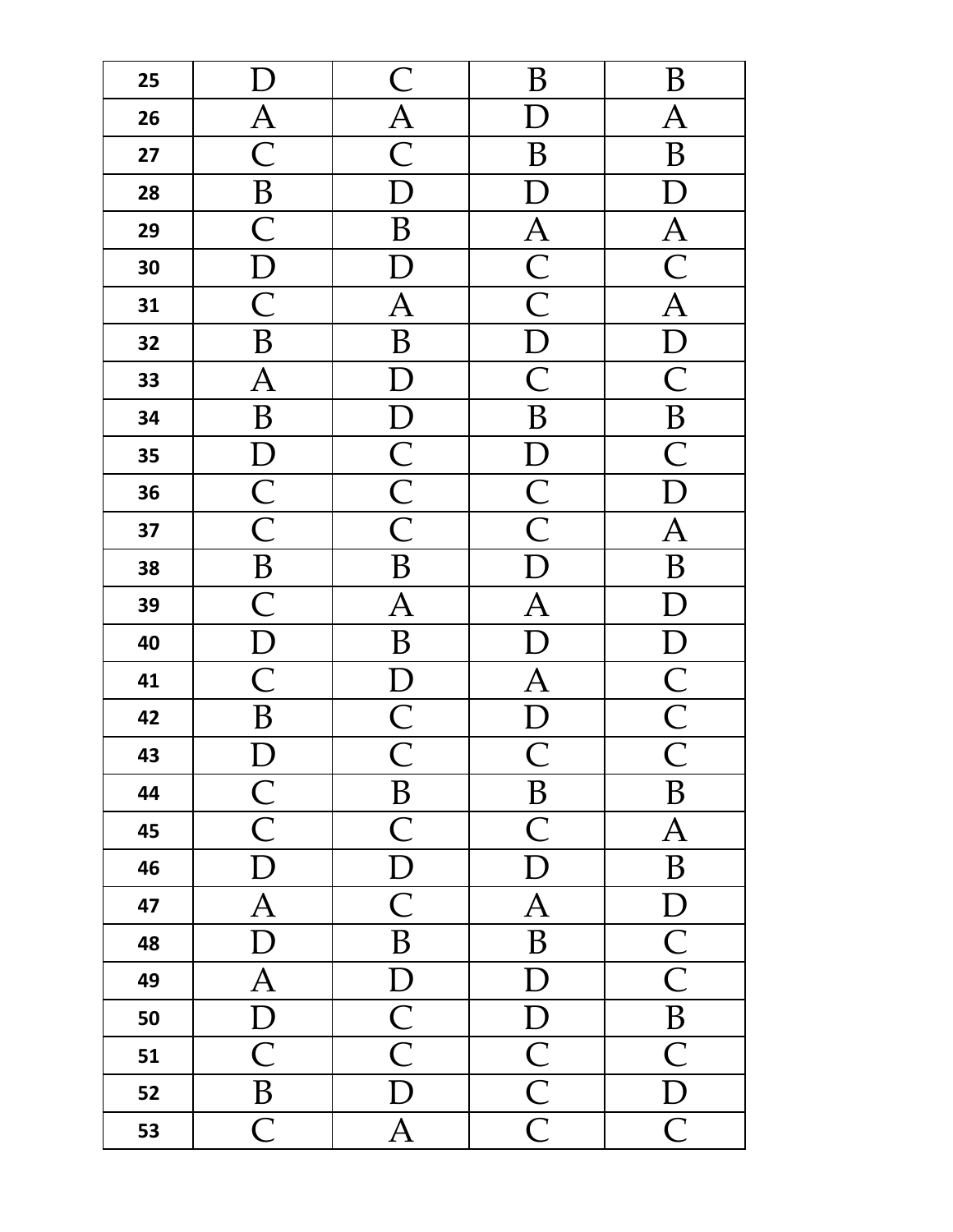| 54 |                          |                                     | B                                  | B                                      |
|----|--------------------------|-------------------------------------|------------------------------------|----------------------------------------|
| 55 | $\overline{A}$           | $\overline{A}$                      | $\overline{\mathrm{A}}$            | $\mathbf{D}$                           |
| 56 | B                        | $\overline{D}$                      | $\overline{B}$                     | $\overline{\frac{\text{C}}{\text{C}}}$ |
| 57 | D                        | $\overline{\mathsf{C}}$             | $\overline{D}$                     |                                        |
| 58 |                          | $\overline{B}$                      | $\overline{\frac{C}{C}}$           | $\overline{\mathrm{D}}$                |
| 59 | $\frac{\overline{D}}{C}$ | $\overline{\text{C}}$               |                                    | $\overline{A}$                         |
| 60 |                          | $\overline{D}$                      | B                                  | $\overline{D}$                         |
| 61 | $\overline{A}$           | $\frac{\overline{C}}{\overline{A}}$ | $\bm{\mathrm{D}}$                  | $\overline{A}$                         |
| 62 | $\overline{B}$           |                                     | B                                  | $\overline{B}$                         |
| 63 | $\overline{\mathsf{A}}$  | $\overline{A}$<br>$\overline{A}$    | $\overline{A}$                     | $\overline{\text{C}}$                  |
| 64 | D                        |                                     | $\overline{B}$                     | $\overline{D}$                         |
| 65 | $\bm{\mathrm{D}}$        | $\overline{D}$                      | $\overline{A}$                     | $\overline{\text{C}}$                  |
| 66 | B                        | $\overline{\frac{A}{C}}$            | $\overline{B}$                     | $\overline{\frac{A}{A}}$               |
| 67 | $\overline{\mathbf{A}}$  |                                     | $\overline{\overline{\mathsf{C}}}$ |                                        |
| 68 | $\overline{B}$           | $\overline{B}$                      | $\frac{\overline{D}}{C}$           | $\overline{A}$                         |
| 69 | $\overline{A}$           | $\overline{\mathbf{A}}$             |                                    | $\overline{D}$                         |
| 70 | $\overline{B}$           | $\overline{B}$                      | $\overline{A}$                     | $\overline{\frac{A}{C}}$               |
| 71 | $\overline{\mathsf{C}}$  | $\overline{\mathsf{A}}$             | $\overline{\overline{\bm A}}$      |                                        |
| 72 | D                        | $\mathbf{D}$                        | $\overline{A}$                     | $\overline{B}$                         |
| 73 | $\mathsf{C}% _{0}$       | D                                   | $\mathbf D$                        | $\overline{A}$                         |
| 74 | $\overline{\mathbf{A}}$  | $\, {\bf B}$                        | $\overline{A}$                     | $\, {\bf B}$                           |
| 75 | $\overline{\mathbf{A}}$  | $\overline{A}$                      | $\overline{\mathsf{C}}$            | $\overline{A}$                         |
| 76 | $\overline{A}$           | $\, {\bf B}$                        | $\overline{B}$                     | D                                      |
| 77 | $\overline{\mathrm{D}}$  | $\overline{A}$                      | $\overline{A}$                     | D                                      |
| 78 | $\overline{A}$           | $\overline{B}$                      | $\overline{B}$                     | B                                      |
| 79 | $\overline{\mathsf{C}}$  | $\overline{\mathsf{C}}$             | $\overline{A}$                     | $\overline{A}$                         |
| 80 | $\, {\bf B}$             | $\overline{D}$                      | $\overline{D}$                     | B                                      |
| 81 | D                        | B                                   | D                                  | $\overline{A}$                         |
| 82 | $\overline{\mathsf{C}}$  | D                                   | $\overline{A}$                     | $\overline{\mathsf{C}}$                |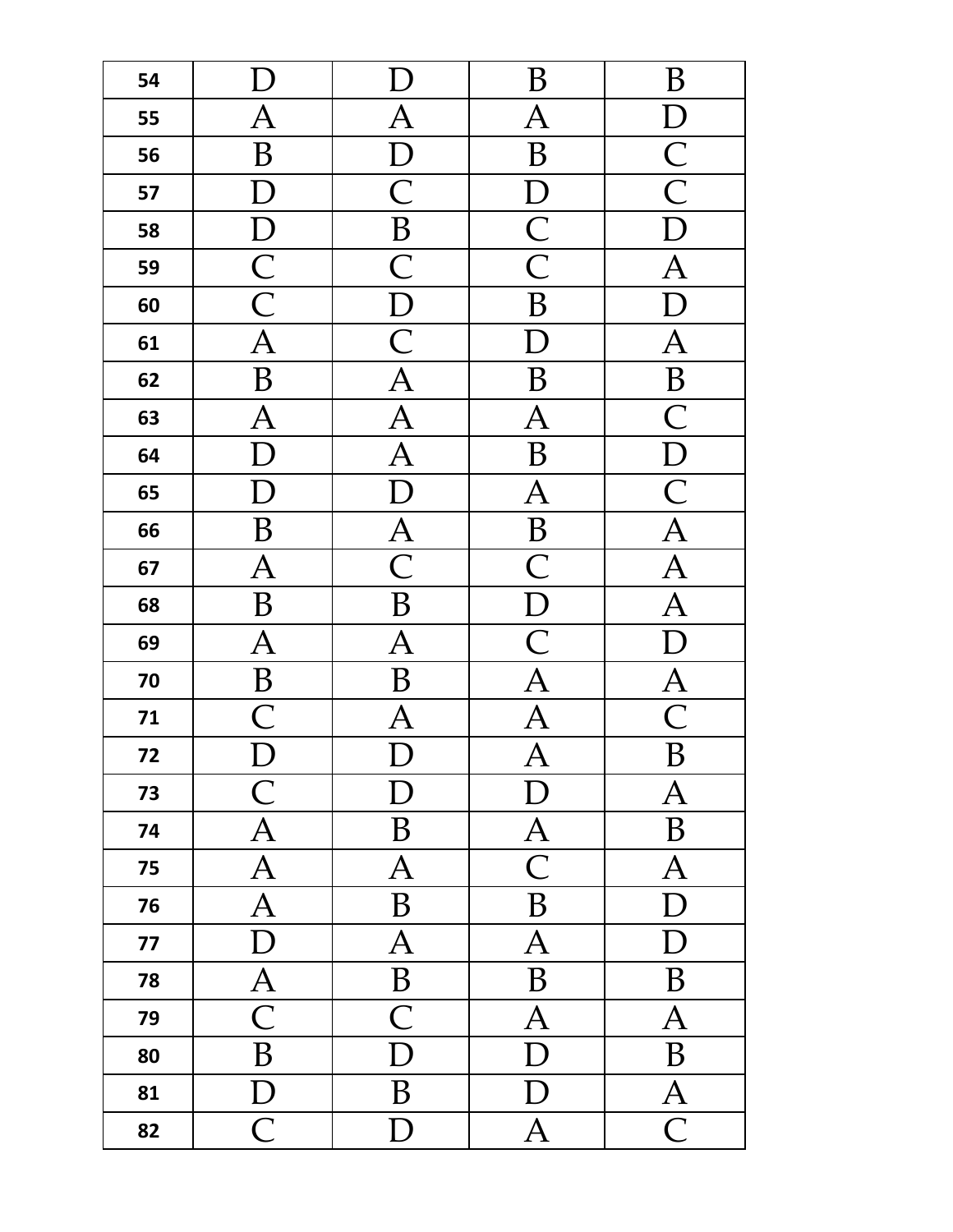| 83  | $\bm{\mathrm{A}}$       | $\bm{\mathsf{A}}$                    | B                                   | Β                                      |
|-----|-------------------------|--------------------------------------|-------------------------------------|----------------------------------------|
| 84  | $\overline{\mathsf{C}}$ | D                                    | D                                   |                                        |
| 85  | B                       | $\overline{A}$                       | $\frac{\overline{C}}{\overline{A}}$ | $\overline{\rm A}$                     |
| 86  |                         | B                                    |                                     | D                                      |
| 87  | $\overline{A}$          | $\mathbf{D}$                         | $\overline{\mathsf{C}}$             | $\overline{A}$                         |
| 88  | ${\rm D}$               | $\frac{\overline{C}}{\overline{A}}$  | B                                   | B                                      |
| 89  | $\overline{A}$          |                                      | D                                   | D                                      |
| 90  | B                       | $\overline{\mathsf{C}}$              | $\overline{A}$                      | $\overline{C}$                         |
|     |                         | <b>CATEGORY II</b>                   |                                     |                                        |
|     |                         | CODE NO:201(PART I) (SOCIAL SCIENCE) |                                     |                                        |
| Qno | <b>SET-A</b>            | <b>SET-B</b>                         | <b>SET-C</b>                        | <b>SET-D</b>                           |
| 31  | А                       | $\bm{\mathsf{A}}$                    | $\subset$                           | A                                      |
| 32  | I)                      | $\overline{\mathsf{C}}$              | $\overline{\mathrm{A}}$             | D                                      |
| 33  | $\overline{\mathsf{C}}$ | D                                    | $\overline{\text{C}}$               | $\overline{\frac{\text{C}}{\text{C}}}$ |
| 34  | $\, {\bf B}$            | B                                    | D                                   |                                        |
| 35  | $\overline{\mathsf{C}}$ | $\overline{\mathrm{A}}$              | B                                   | D                                      |
| 36  | $\overline{\mathrm{A}}$ | D                                    | $\overline{\mathrm{A}}$             | B                                      |
| 37  | D                       | B                                    | $\overline{\textsf{C}}$             | A                                      |
| 38  | B                       |                                      | B                                   | B                                      |
| 39  | B                       | $\bm{\mathsf{A}}$                    | Ą                                   | $\bm{\mathsf{A}}$                      |
| 40  | $\mathbf D$             | $\, {\bf B}$                         | $\mathbf{D}$                        | $\mathbf{D}$                           |
| 41  | $\overline{A}$          | $\mathbf{D}$                         | $\overline{C}$                      | $\overline{C}$                         |
| 42  | $\overline{\mathsf{C}}$ | $\mathbf{A}$                         | $\overline{\text{C}}$               | $\overline{B}$                         |
| 43  | $\overline{A}$          | $\overline{\mathsf{C}}$              | $\mathbf{D}$                        | $\overline{C}$                         |
| 44  | $\overline{\mathsf{C}}$ | $\overline{A}$                       | $\boldsymbol{B}$                    | $\overline{A}$                         |
| 45  | $\overline{\mathrm{D}}$ | $\overline{\mathsf{C}}$              | $\overline{A}$                      | $\mathbf{D}$                           |
| 46  | B                       | $\overline{D}$                       | B                                   | B                                      |
| 47  | $\overline{A}$          | B                                    | $\overline{A}$                      | B                                      |
| 48  | $\mathbf D$             | $\mathbf{A}$                         | $\mathbf D$                         | D                                      |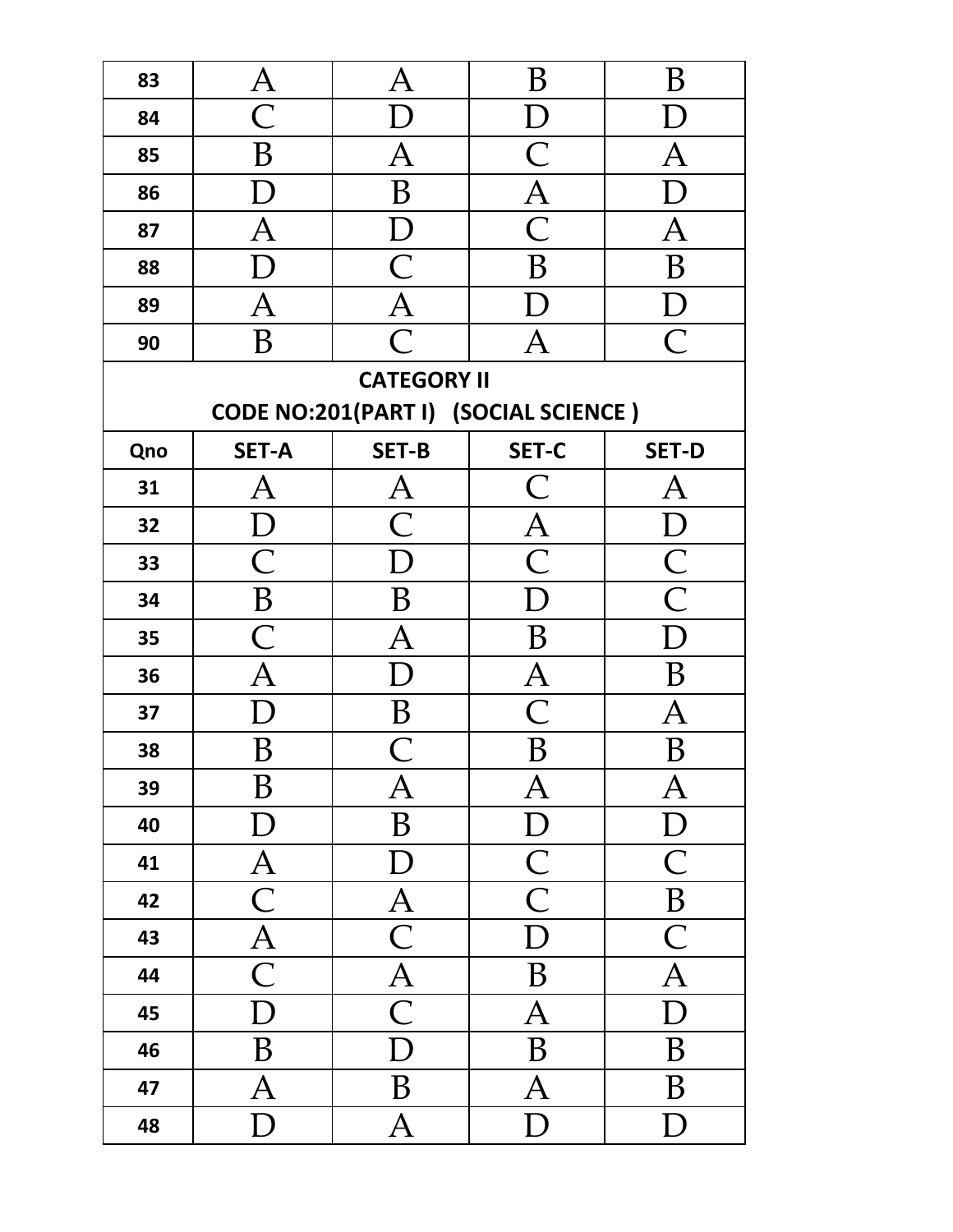| 49 | B                                   | $\overline{\mathsf{C}}$                 | $\overline{\mathsf{C}}$                | $\overline{A}$           |
|----|-------------------------------------|-----------------------------------------|----------------------------------------|--------------------------|
| 50 | $\overline{\mathsf{C}}$             | B                                       | $\overline{B}$                         | $\overline{\mathsf{C}}$  |
| 51 | $\overline{\mathrm{A}}$             | $\overline{\mathrm{A}}$                 | $\overline{\mathsf{C}}$                | $\overline{A}$           |
| 52 | B                                   | $\bm{\mathrm{D}}$                       | $\overline{\mathbf{A}}$                | $\overline{\mathsf{C}}$  |
| 53 |                                     |                                         | $\overline{\rm D}$                     | $\overline{\mathsf{D}}$  |
| 54 |                                     | $\overline{\frac{\text{C}}{\text{C}}}}$ | B                                      | B                        |
| 55 | $\frac{A}{C}$<br>$\frac{A}{C}$      |                                         | B                                      | $\overline{\mathsf{A}}$  |
| 56 |                                     | B                                       | $\overline{\rm D}$                     | $\overline{\rm D}$       |
| 57 |                                     | $\overline{\mathbf{A}}$                 |                                        | $\overline{B}$           |
| 58 | $\overline{\rm D}$                  | $\overline{B}$                          | $\overline{\frac{\text{A}}{\text{C}}}$ | $\overline{\mathsf{C}}$  |
| 59 | $\bf{B}$                            | $\overline{A}$                          |                                        | $\overline{A}$           |
| 60 | $\frac{\overline{A}}{C}$            | $\frac{\overline{D}}{C}$                | $\overline{\frac{A}{C}}$               | B                        |
| 61 |                                     |                                         | $\overline{\mathsf{D}}$                | $\Gamma$                 |
| 62 | $\overline{B}$                      |                                         | B                                      | $\overline{\mathbf{A}}$  |
| 63 | $\overline{A}$                      | $rac{\overline{B}}{\overline{C}}$       | $\overline{A}$                         | $\overline{\text{C}}$    |
| 64 | $\frac{\overline{D}}{\overline{C}}$ |                                         | $\overline{\mathsf{D}}$                | $\frac{\overline{A}}{C}$ |
| 65 |                                     | $\overline{\overline{\mathrm{D}}}$      | $\overline{B}$                         |                          |
| 66 |                                     | $\bf{B}$                                | $\overline{\text{C}}$                  | $\overline{D}$           |
| 67 | $\overline{D}$                      | $\overline{B}$                          | $\overline{A}$                         | $\overline{B}$           |
| 68 | $\, {\bf B}$                        | $\mathbf{D}$                            | B                                      | $\overline{A}$           |
| 69 | $\overline{A}$                      | $\frac{\overline{A}}{\overline{C}}$     | D                                      | $\overline{\mathsf{C}}$  |
| 70 | $\overline{B}$                      |                                         | $\overline{A}$                         | $\overline{B}$           |
| 71 | $\, {\bf B}$                        | $\frac{\overline{A}}{\overline{C}}$     | $\overline{D}$                         | $\overline{\mathbf{A}}$  |
| 72 | D                                   |                                         | $\overline{A}$                         | $\overline{\mathsf{C}}$  |
| 73 | $\overline{A}$                      |                                         | $\overline{B}$                         | $\overline{B}$           |
| 74 | $\overline{\mathsf{C}}$             | $\overline{A}$                          | $\overline{\mathsf{C}}$                | $\overline{A}$           |
| 75 | $\overline{A}$                      | $\overline{B}$                          | $\overline{D}$                         | $\overline{\mathrm{D}}$  |
| 76 | $\overline{\mathsf{C}}$             | B                                       | $\overline{\text{C}}$                  | $\overline{\mathrm{A}}$  |
| 77 | B                                   | $\mathbf D$                             | $\overline{A}$                         | $\, {\bf B}$             |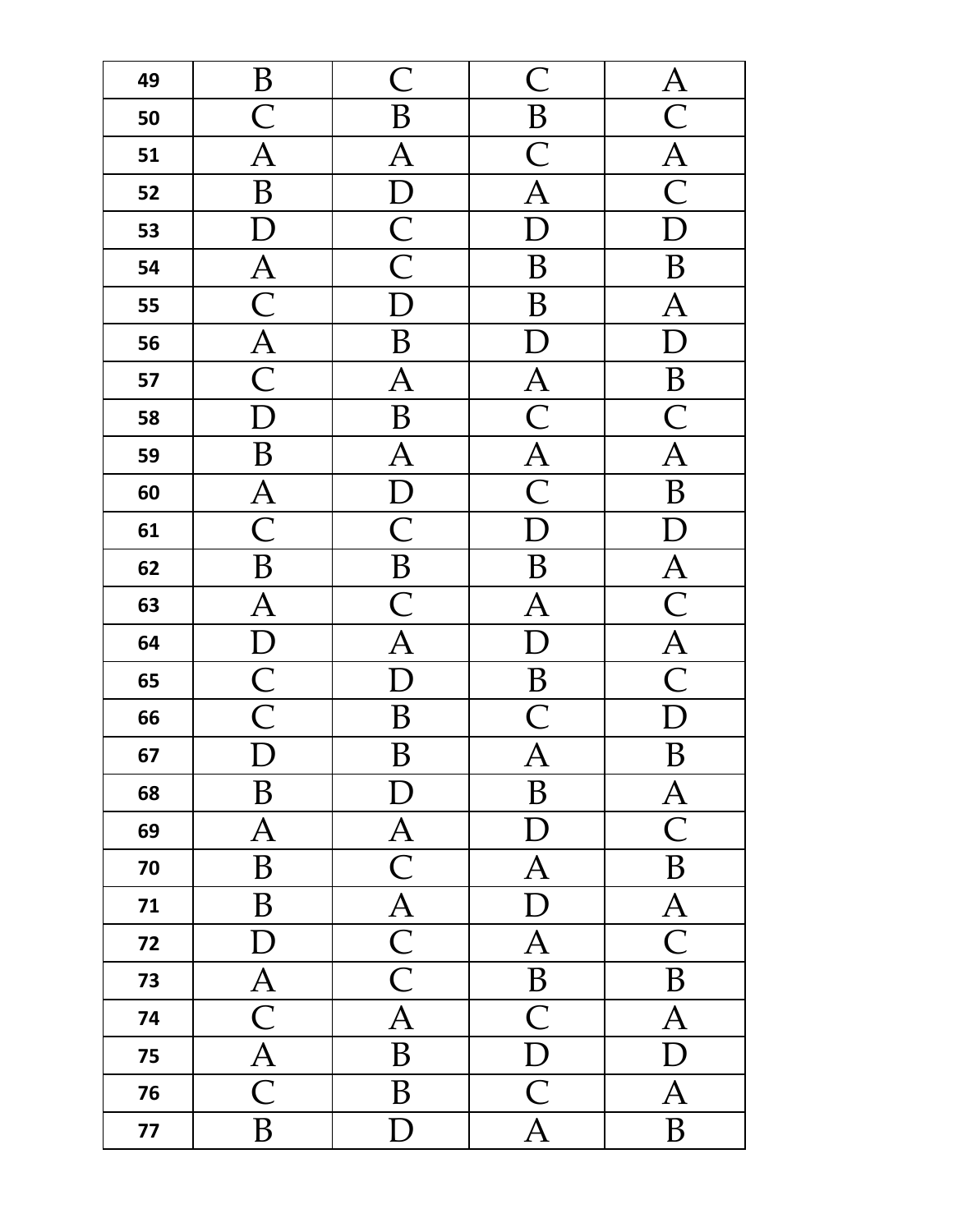| 78                                       | $\bm{\mathsf{A}}$                                                       | $\mathbf{A}$                               | $\overline{A}$                            | $\, C \,$                                 |  |
|------------------------------------------|-------------------------------------------------------------------------|--------------------------------------------|-------------------------------------------|-------------------------------------------|--|
| 79                                       | D                                                                       | $\overline{\mathsf{C}}$                    | $\overline{\frac{C}{C}}$                  | D                                         |  |
| 80                                       | $\overline{\rm A}$                                                      | $\overline{A}$                             |                                           | $\overline{\mathsf{C}}$                   |  |
| 81                                       | $\, {\bf B}$                                                            | $\overline{\mathsf{C}}$                    | $\overline{\rm A}$                        | $\overline{A}$                            |  |
| 82                                       | $\overline{\mathsf{C}}$                                                 | B                                          | B                                         | $\overline{A}$                            |  |
| 83                                       | $\mathbf{D}$                                                            | $\overline{A}$                             | B                                         |                                           |  |
| 84                                       | $\overline{\text{C}}$                                                   | D                                          | Г                                         | $\overline{\frac{C}{C}}$                  |  |
| 85                                       | $\overline{A}$                                                          | $\overline{A}$                             | $\overline{A}$                            | $\overline{\overline{\rm{A}}}$            |  |
| 86                                       |                                                                         | $\overline{B}$                             | $\overline{\text{C}}$                     | B                                         |  |
| 87                                       | $\frac{\overline{A}}{\overline{C}}$ $\frac{\overline{C}}{\overline{A}}$ | $\overline{\text{C}}$                      | $\overline{A}$                            | B                                         |  |
| 88                                       |                                                                         | $\overline{D}$                             | $\overline{\overline{\mathsf{C}}}$        | $\Gamma$                                  |  |
| 89                                       |                                                                         | $\overline{C}$                             | B                                         | $\overline{A}$                            |  |
| 90                                       | B                                                                       | $\overline{\overline{\rm{A}}}$             | $\overline{\mathrm{A}}$                   | $\overline{\bigcap}$                      |  |
|                                          |                                                                         | <b>CATEGORY II</b>                         |                                           |                                           |  |
| <b>CODE NO:202 (PART II) (MALAYALAM)</b> |                                                                         |                                            |                                           |                                           |  |
|                                          |                                                                         |                                            |                                           |                                           |  |
| Qno                                      | <b>SET-A</b>                                                            | <b>SET-B</b>                               | <b>SET-C</b>                              | <b>SET-D</b>                              |  |
| 91                                       |                                                                         | Ą                                          |                                           |                                           |  |
| 92                                       | A                                                                       |                                            | A                                         | Ą                                         |  |
| 93                                       | ◡                                                                       |                                            | $\bf{B}$                                  | T T                                       |  |
| 94                                       | $\mathsf C$                                                             | $\mathbf{A}$                               | $\mathbf A$                               | $\mathsf{C}$                              |  |
| 95                                       | $\mathbf{A}$                                                            | $\, {\bf B}$                               |                                           | $\mathbf{D}$                              |  |
| 96                                       | D                                                                       | B                                          | $\overline{D}$<br>$\overline{\mathsf{C}}$ | $\, {\bf B}$                              |  |
| 97                                       | $\, {\bf B}$                                                            | $\mathbf{A}$                               | $\overline{A}$                            | $\overline{A}$                            |  |
| 98                                       | $\mathbf{A}$                                                            |                                            | $\, {\bf B}$                              |                                           |  |
| 99                                       | $\mathbf D$                                                             |                                            | $\mathbf D$                               | $\overline{D}$<br>$\overline{\mathsf{C}}$ |  |
| 100                                      |                                                                         | $\frac{\overline{A}}{C}$<br>$\overline{D}$ | $\, {\bf B}$                              | $\overline{A}$                            |  |
| 101                                      | $\overline{D}$<br>$\overline{\mathsf{C}}$                               | $\, {\bf B}$                               | $\overline{A}$                            | $\overline{D}$                            |  |
| 102                                      | D                                                                       | $\overline{A}$                             | $\mathbf{D}$<br>$\overline{\mathsf{C}}$   | B                                         |  |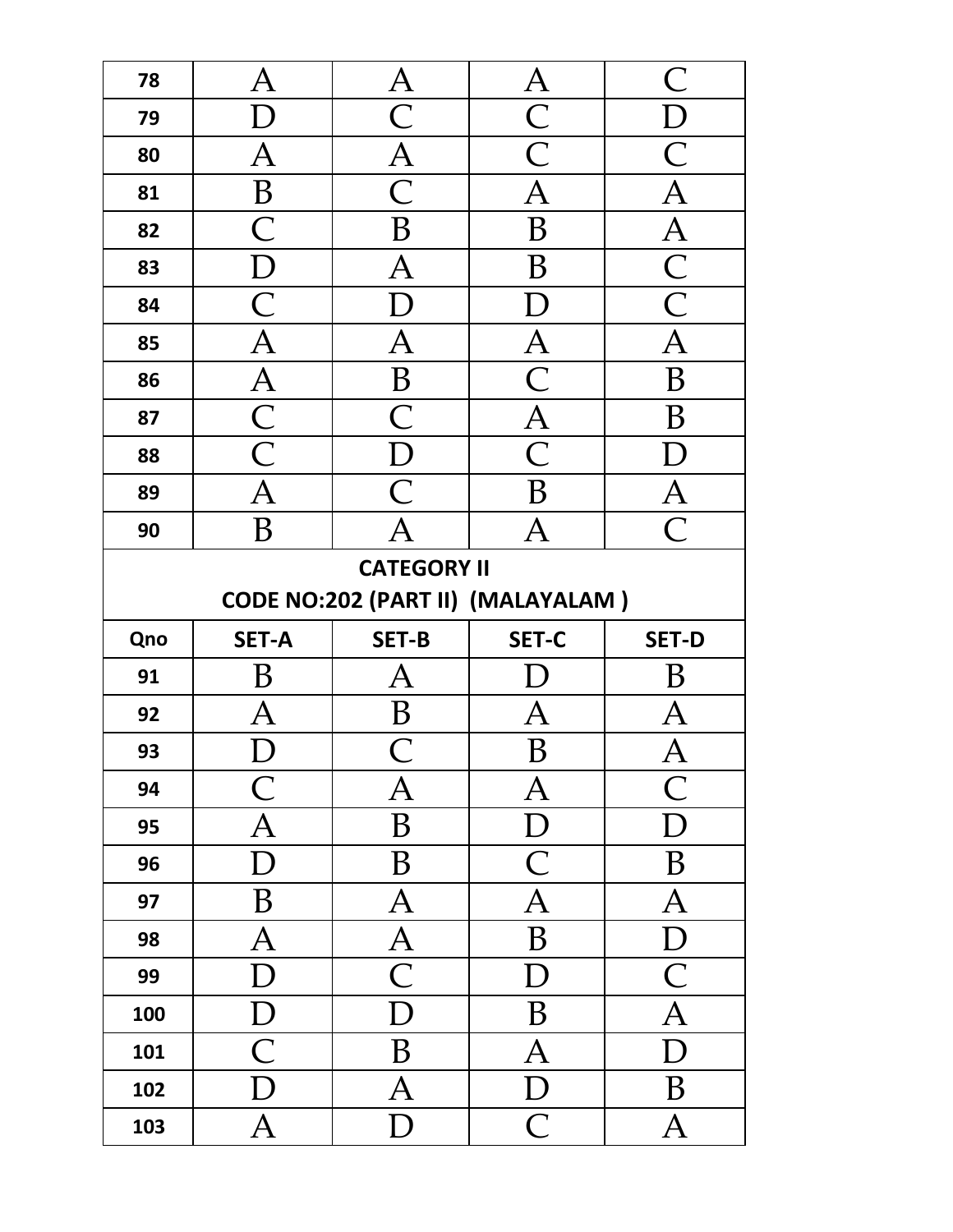| 104 | B                              | $\mathsf{C}% _{M_{1},M_{2}}^{\alpha,\beta}(\mathbb{R}^{2})$ | $\overline{A}$          | Г                         |
|-----|--------------------------------|-------------------------------------------------------------|-------------------------|---------------------------|
| 105 | $\overline{A}$                 | $\overline{\mathbf{A}}$                                     | D                       | $\bm{\mathrm{D}}$         |
| 106 | $\mathbf{D}$                   | $\overline{D}$                                              | B                       | $\overline{\mathsf{C}}$   |
| 107 | $\overline{\mathsf{C}}$        | $\, {\bf B}$                                                | $\overline{A}$          | $\Gamma$                  |
| 108 | $\overline{\overline{\rm{A}}}$ | $\overline{\mathbf{A}}$                                     | $\overline{\rm D}$      | $\overline{\bm{A}}$       |
| 109 | $\overline{B}$                 | $\overline{\mathrm{D}}$                                     | $\rm D$                 | $\overline{B}$            |
| 110 | $\boldsymbol{\rm D}$           |                                                             | $\overline{\mathsf{C}}$ | $\overline{\mathbf{A}}$   |
| 111 | $\overline{A}$                 | $\frac{D}{C}$                                               | $\overline{B}$          | $\overline{D}$            |
| 112 | $\overline{B}$                 | $\overline{\overline{\mathrm{D}}}$                          | $\overline{A}$          | $\overline{\mathsf{C}}$   |
| 113 | $\overline{\text{C}}$          | $\overline{A}$                                              | $\overline{A}$          | $\overline{A}$            |
| 114 | $\overline{\text{A}}$          | $\overline{B}$                                              | $\overline{\mathsf{C}}$ | B                         |
| 115 | B                              | $\overline{A}$                                              | $\overline{\mathrm{D}}$ | $\mathop{\rm D}\nolimits$ |
| 116 | B                              | $\overline{D}$                                              | $\overline{\mathsf{A}}$ | $\overline{\mathsf{A}}$   |
| 117 | $\overline{\mathrm{A}}$        | $\overline{C}$                                              | B                       | B                         |
| 118 | $\mathbf{A}$                   | $\overline{A}$                                              | $\overline{\mathsf{C}}$ | $\overline{\mathsf{C}}$   |
| 119 | $\overline{\mathsf{C}}$        | B                                                           | $\bm{\mathsf{A}}$       | $\bm{\mathsf{A}}$         |
| 120 | $\Box$                         |                                                             | B                       | B                         |
|     |                                | <b>CATEGORY II</b>                                          |                         |                           |
|     |                                | CODE NO:202 (PART II) (ENGLISH)                             |                         |                           |
| Qno | <b>SET-A</b>                   | <b>SET-B</b>                                                | <b>SET-C</b>            | <b>SET-D</b>              |
| 91  | D                              | D                                                           | $\overline{\mathsf{C}}$ | $\bm{\mathsf{A}}$         |
| 92  | $\overline{\mathsf{C}}$        | $\overline{\mathsf{C}}$                                     | D                       | $\mathbf{D}$              |
| 93  | B                              | $\mathbf{A}$                                                | $\overline{A}$          | $\overline{C}$            |
| 94  | $\bm{\mathsf{A}}$              | $\mathbf{D}$                                                | $\overline{\mathsf{C}}$ | B                         |
| 95  | $\mathbf{D}$                   | $\overline{C}$                                              | B                       | $\mathbf{D}$              |
| 96  | $\overline{C}$                 | $\, {\bf B}$                                                | $\overline{A}$          | $\overline{C}$            |
| 97  | $\overline{A}$                 | $\mathbf{D}$                                                | $\overline{\text{C}}$   | $\boldsymbol{B}$          |
| 98  | ${\bf D}$                      | $\overline{C}$                                              | $\overline{\mathsf{C}}$ | $\overline{\mathrm{A}}$   |
| 99  | $\overline{C}$                 | $\, {\bf B}$                                                | B                       | ${\rm D}$                 |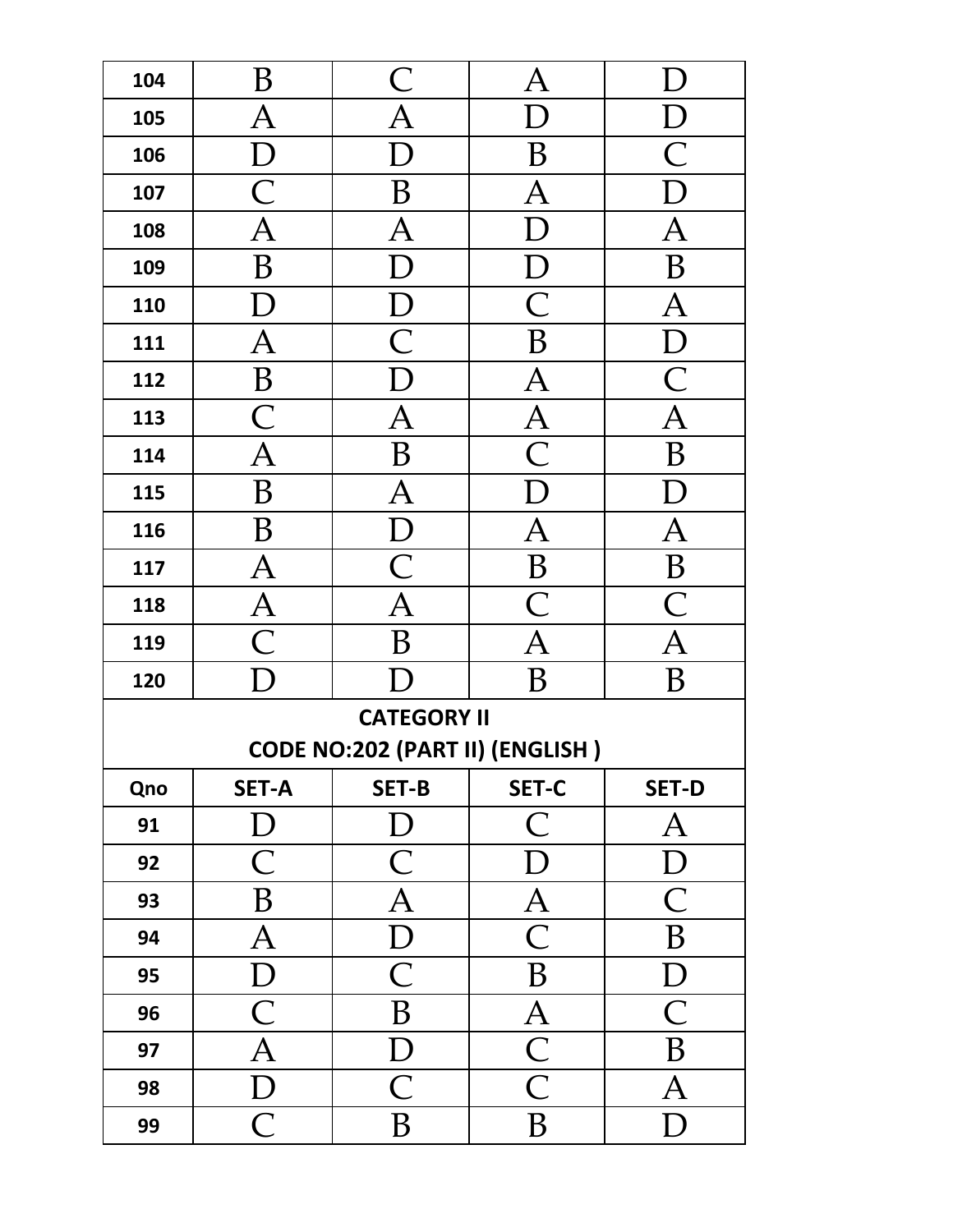| 100 | B                                  | $\overline{A}$                      | $\mathsf{C}% _{0}$       | $\overline{\mathsf{C}}$  |
|-----|------------------------------------|-------------------------------------|--------------------------|--------------------------|
| 101 | $\overline{\mathsf{C}}$            | $\overline{\mathsf{C}}$             | A                        |                          |
| 102 | $\overline{\rm D}$                 | $\boldsymbol{B}$                    | $\overline{B}$           |                          |
| 103 | $\overline{A}$                     | $\overline{\mathsf{C}}$             | D                        | $\overline{\frac{A}{C}}$ |
| 104 | $\overline{\mathsf{C}}$            | $\overline{\text{A}}$               | $\overline{\mathsf{C}}$  | $\overline{\rm A}$       |
| 105 | $\boldsymbol{B}$                   | $\overline{B}$                      | B                        | $\overline{B}$           |
| 106 | $\overline{A}$                     | $\mathbf D$                         | $\bm{\mathrm{D}}$        | $\overline{\mathsf{C}}$  |
| 107 | $\overline{\frac{C}{C}}$           | $\overline{\mathsf{C}}$             | $\overline{\frac{A}{C}}$ | $\Gamma$                 |
| 108 |                                    | B                                   |                          | $\overline{A}$           |
| 109 | $\overline{B}$                     | $\bm{\mathrm{D}}$                   | $\overline{\rm A}$       | $\overline{\mathsf{C}}$  |
| 110 | $\overline{\overline{\mathsf{C}}}$ |                                     | $\overline{B}$           | $\overline{B}$           |
| 111 | $\overline{\mathbf{A}}$            | $\frac{\overline{A}}{C}$            | $\Gamma$                 | $\overline{A}$           |
| 112 | $\, {\bf B}$                       | $\overline{A}$                      | $\overline{\mathsf{C}}$  | $\overline{\frac{C}{C}}$ |
| 113 | $\overline{D}$                     | $\overline{B}$                      | $\overline{B}$           |                          |
| 114 | $\overline{\mathsf{C}}$            | $\overline{\mathsf{C}}$             | $\overline{A}$           | $\frac{\overline{B}}{C}$ |
| 115 | B                                  | $\overline{D}$                      | $\overline{D}$           |                          |
| 116 | D                                  |                                     | $\overline{\text{C}}$    | $\overline{\mathbf{A}}$  |
| 117 | $\overline{A}$                     | $\frac{\overline{A}}{\overline{C}}$ | $\overline{\rm A}$       | $\overline{B}$           |
| 118 | $\overline{\bigcap}$               | $\overline{B}$                      | $\overline{D}$           | $\overline{D}$           |
| 119 | $\bm{\mathsf{A}}$                  | $\bm{\mathsf{A}}$                   | $\subset$                | $\bigcap$                |
| 120 | B                                  | $\subset$                           | B                        | B                        |
|     |                                    | <b>CATEGORY II</b>                  |                          |                          |
|     |                                    | CODE NO:203 ( PART II) (TAMIL )     |                          |                          |
| Qno | <b>SET-A</b>                       | <b>SET-B</b>                        | <b>SET-C</b>             | <b>SET-D</b>             |
| 91  | B                                  | $\bm{\mathsf{A}}$                   | B                        | $\bigcap$                |
| 92  | $\overline{\mathsf{C}}$            | D)                                  | D                        | $\bm{\mathsf{A}}$        |
| 93  | $\overline{A}$                     | B                                   | $\bm{\mathsf{A}}$        | D                        |
| 94  | D                                  | B                                   | $\overline{\mathsf{C}}$  | B                        |
| 95  | B                                  | $\overline{C}$                      | B                        | B                        |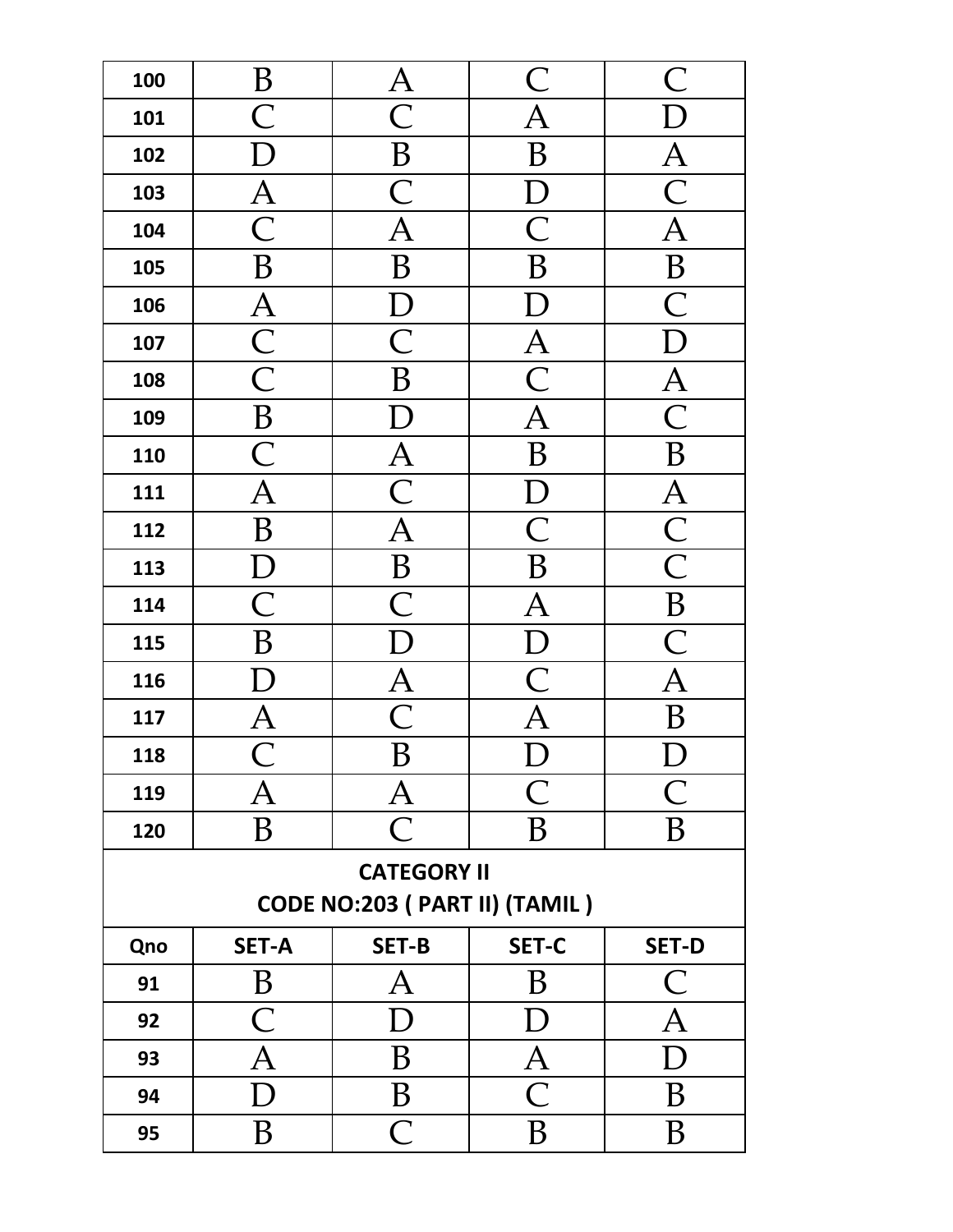| 96  |                          | $\bm{A}$                       |                                       | $\, \subset\,$                      |  |  |
|-----|--------------------------|--------------------------------|---------------------------------------|-------------------------------------|--|--|
| 97  | B                        | $\overline{\textstyle\bigcap}$ | $\bigcap$                             |                                     |  |  |
| 98  | $\overline{\mathrm{A}}$  |                                | A                                     |                                     |  |  |
| 99  | $\overline{\text{C}}$    |                                | B                                     | B                                   |  |  |
| 100 |                          | $\overline{\mathrm{B}}$        |                                       | $\overline{A}$                      |  |  |
| 101 | B                        | $\bm{\mathrm{D}}$              |                                       | $\overline{\overline{\mathsf{C}}}$  |  |  |
| 102 | $\overline{\mathrm{A}}$  | $\overline{\mathsf{C}}$        | $\overline{\mathsf{A}}$               | $\, {\bf B}$                        |  |  |
| 103 | B                        | D                              | $\overline{\rm D}$                    | $\overline{\rm A}$                  |  |  |
| 104 | $\mathbf D$              | B                              | $\overline{\textsf{C}}$               | $\overline{\mathsf{C}}$             |  |  |
| 105 | $\overline{\mathsf{C}}$  | $\overline{D}$                 | B                                     | $\overline{\rm A}$                  |  |  |
| 106 | B                        | B                              | B                                     | $\overline{\mathord{\text{\rm L}}}$ |  |  |
| 107 | $\overline{A}$           | $\overline{A}$                 | $\Gamma$                              | $\overline{\mathsf{A}}$             |  |  |
| 108 | $\overline{\text{C}}$    | B                              | $\overline{\overline{\mathsf{C}}}$    | $\Gamma$                            |  |  |
| 109 | $\overline{\text{A}}$    | $\overline{D}$                 |                                       | $\overline{\textsf{C}}$             |  |  |
| 110 | $\overline{\rm D}$       | $\overline{\text{C}}$          | B                                     | B                                   |  |  |
| 111 | $\overline{A}$           | $\overline{B}$                 | Г                                     | B                                   |  |  |
| 112 |                          | $\frac{\overline{A}}{C}$       | B                                     | $\overline{D}$                      |  |  |
| 113 | $\frac{\overline{D}}{C}$ |                                | $\overline{A}$                        | $\overline{\mathsf{C}}$             |  |  |
| 114 | $\overline{B}$           | $\overline{\mathbf{A}}$        | $\overline{B}$                        | $\overline{D}$                      |  |  |
| 115 | B                        | D                              | $\mathbf{D}$                          | B                                   |  |  |
| 116 | $\mathbf D$              | $\bm{\mathsf{A}}$              | $\overline{\mathsf{C}}$               | D                                   |  |  |
| 117 | $\overline{\mathsf{C}}$  | D                              | $\overline{B}$                        | B                                   |  |  |
| 118 | $\overline{\rm D}$       | $\overline{\mathsf{C}}$        | $\overline{A}$                        | $\overline{\mathrm{A}}$             |  |  |
| 119 | B                        | B                              | $\overline{\overline{\mathsf{C}}}$    | B                                   |  |  |
| 120 | D                        | B                              | $\overline{\mathsf{A}}$               | D                                   |  |  |
|     | <b>CATEGORY II</b>       |                                |                                       |                                     |  |  |
|     |                          |                                | <b>CODE NO:204(PART II) (KANNADA)</b> |                                     |  |  |
| Qno | <b>SET-A</b>             | <b>SET-B</b>                   | <b>SET-C</b>                          | <b>SET-D</b>                        |  |  |
| 91  | B                        | $\mathbf{A}$                   | $\bigcap$                             | $\overline{C}$                      |  |  |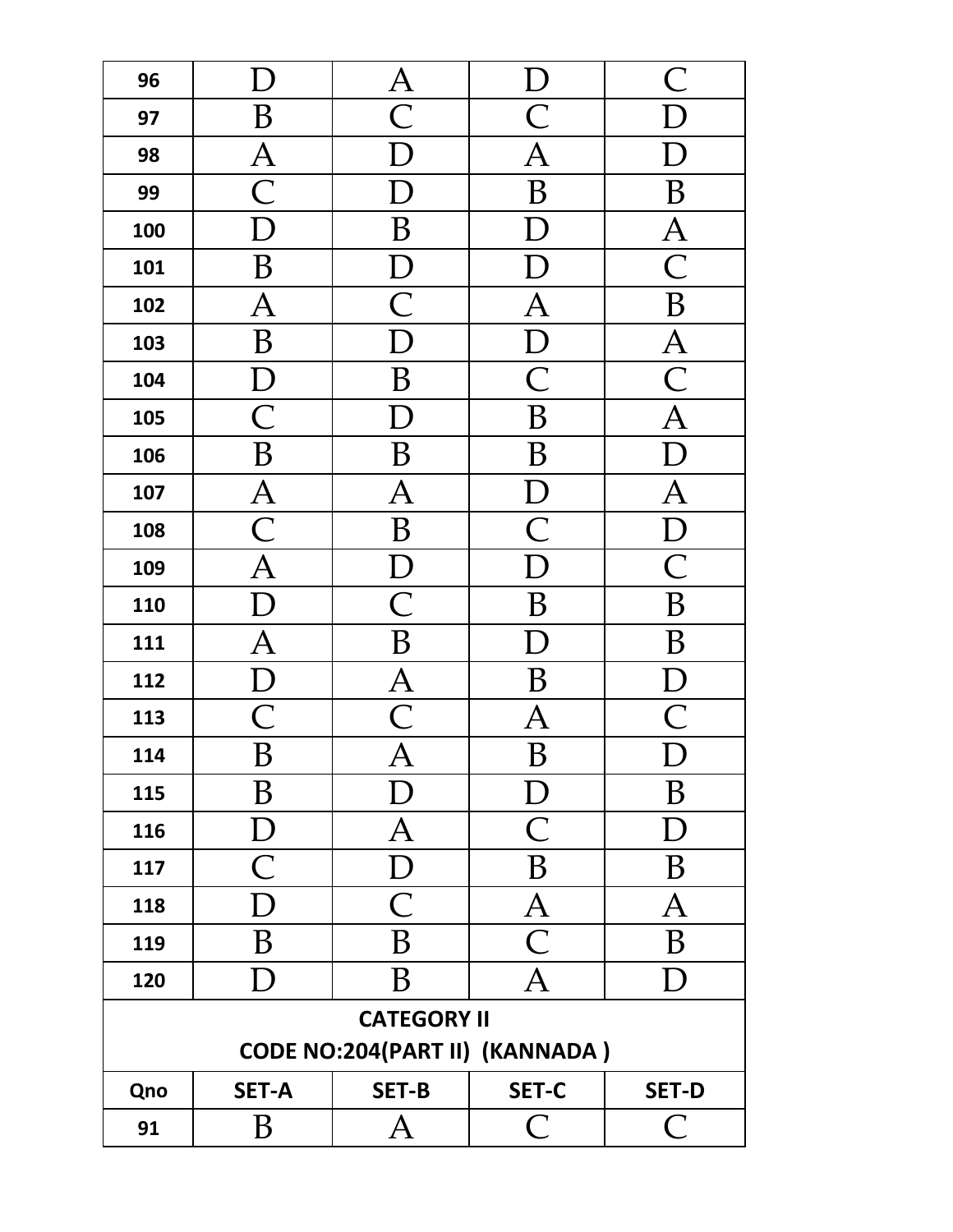| 92  | $\overline{\mathsf{C}}$        |                                     |                                    | $\bm{A}$                |
|-----|--------------------------------|-------------------------------------|------------------------------------|-------------------------|
| 93  | $\overline{A}$                 | $\overline{C}$                      | $\overline{A}$                     |                         |
| 94  | $\overline{\mathrm{D}}$        | B                                   | $\overline{\overline{\mathsf{C}}}$ | $\overline{\mathsf{C}}$ |
| 95  | $\overline{\mathsf{C}}$        | $\overline{\mathsf{C}}$             | B                                  | B                       |
| 96  | $\overline{A}$                 | B                                   | Г                                  | $\overline{A}$          |
| 97  | $\overline{\mathsf{C}}$        | $\overline{A}$                      | $\overline{A}$                     | $\overline{\rm D}$      |
| 98  | B                              | D                                   | B                                  | $\overline{A}$          |
| 99  | $\overline{A}$                 | $\overline{A}$                      | $\overline{\mathsf{C}}$            | $\overline{\text{C}}$   |
| 100 | $\mathbf D$                    | $\overline{\mathsf{C}}$             | $\overline{A}$                     | B                       |
| 101 | $\overline{\mathsf{C}}$        | B                                   | $\overline{\text{C}}$              |                         |
| 102 | $\overline{B}$                 |                                     | $\overline{\overline{\bm{A}}}$     |                         |
| 103 | $\overline{\text{C}}$          | $\frac{\overline{D}}{C}$            | $\overline{B}$                     | $\overline{\mathsf{C}}$ |
| 104 | $\overline{\overline{\bm{A}}}$ | $\overline{\mathrm{D}}$             | $\mathbf{D}$                       | $\overline{A}$          |
| 105 | D                              | $\frac{\overline{A}}{\overline{C}}$ | $\overline{\mathsf{C}}$            | $\overline{B}$          |
| 106 |                                |                                     | $\overline{\bm{A}}$                | $\overline{\mathsf{C}}$ |
| 107 | $\frac{D}{C}$                  | $\overline{B}$                      | B                                  | $\overline{\mathsf{A}}$ |
| 108 | $\overline{\rm A}$             | $\overline{\mathsf{C}}$             | $\Gamma$                           | $\overline{\mathrm{B}}$ |
| 109 | $\overline{B}$                 | $\overline{\rm A}$                  | $\overline{\textsf{C}}$            |                         |
| 110 | $\overline{\mathsf{C}}$        | $\mathbf{D}$                        | $\overline{D}$                     |                         |
| 111 | $\mathbf{A}$                   | $\mathbf{D}$                        | $\mathbf{A}$                       | $\overline{A}$          |
| 112 | $\, {\bf B}$                   | $\overline{\mathsf{C}}$             | $\overline{\mathsf{C}}$            | $\, {\bf B}$            |
| 113 | $\overline{D}$                 | $\overline{\mathbf{A}}$             | $\overline{B}$                     | D                       |
| 114 | $\overline{\mathsf{C}}$        | $\overline{B}$                      | $\overline{\text{C}}$              | $\overline{\text{C}}$   |
| 115 | $\overline{\mathbf{A}}$        | $\overline{\mathsf{C}}$             | $\overline{\mathbf{A}}$            | $\overline{\mathrm{D}}$ |
| 116 | $\overline{B}$                 | $\overline{A}$                      | $\overline{D}$                     | $\overline{\bm{A}}$     |
| 117 | D                              | $\overline{\mathbf{B}}$             | $\overline{\overline{\mathrm{D}}}$ | $\overline{\text{C}}$   |
| 118 | $\overline{\mathsf{C}}$        | ${\mathcal{D}}$                     | $\overline{\textsf{C}}$            | $\, {\bf B}$            |
| 119 | D                              | $\overline{\mathsf{C}}$             | $\overline{A}$                     | $\overline{\text{C}}$   |
| 120 | $\overline{A}$                 | $\overline{A}$                      | B                                  | $\overline{A}$          |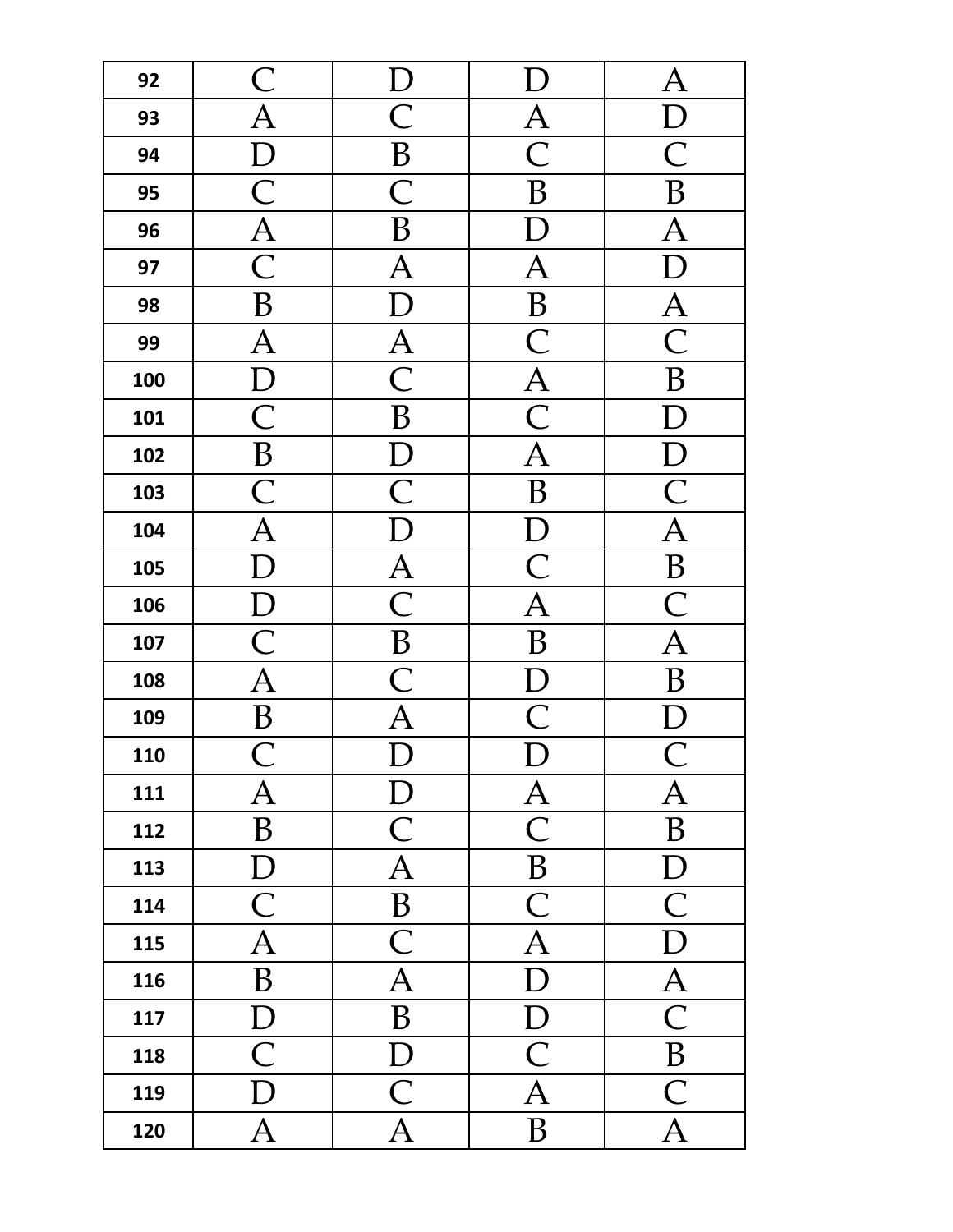| <b>CATEGORY II</b> |                          |                                             |                                        |                         |
|--------------------|--------------------------|---------------------------------------------|----------------------------------------|-------------------------|
|                    |                          | <b>CODE NO:205 (PART III)</b>               | (MALAYALAM)                            |                         |
| Qno                | <b>SET-A</b>             | <b>SET-B</b>                                | <b>SET-C</b>                           | <b>SET-D</b>            |
| 121                | $\bigcap$                | $\bm{\mathsf{A}}$                           | A                                      | B                       |
| 122                | D                        | $\overline{\mathsf{C}}$                     | $\overline{\mathsf{C}}$                | $\subset$               |
| 123                | $\bm{\mathsf{A}}$        | B                                           | D                                      | $\overline{\mathrm{A}}$ |
| 124                | B                        | D                                           | $\overline{\rm A}$                     | D                       |
| 125                | D                        | $\mathsf{C}% _{M_{1},M_{2}}^{\alpha,\beta}$ | B                                      | $\rm A$                 |
| 126                | B                        | B                                           | B                                      | $\overline{\bigcap}$    |
| 127                | $\overline{\mathsf{C}}$  | $\overline{\mathsf{C}}$                     |                                        |                         |
| 128                | $\overline{\rm A}$       | $\overline{\rm A}$                          | B                                      | $\overline{\mathrm{A}}$ |
| 129                | B                        |                                             |                                        | B                       |
| 130                | $\bm{A}$                 | $\overline{A}$                              | $\mathbf{A}$                           |                         |
| 131                | $\overline{C}$           | $\overline{\mathsf{C}}$                     | $\overline{\frac{\text{C}}{\text{C}}}$ | B                       |
| 132                | D                        |                                             |                                        | $\overline{C}$          |
| 133                | $\overline{A}$           | $\overline{A}$                              |                                        | $\overline{A}$          |
| 134                | B                        | B                                           | $\overline{\rm A}$                     | B                       |
| 135                | B                        |                                             | B                                      | $\overline{\mathrm{A}}$ |
| 136                | ◡                        | B                                           | ◡                                      |                         |
| 137                | $\boldsymbol{B}$         | $\mathsf C$                                 | $\boldsymbol{B}$                       | $\mathbf{D}$            |
| 138                | $\mathbf{D}$             | $\overline{A}$                              | $\overline{\mathsf{C}}$                | $\overline{A}$          |
| 139                | $\underline{A}$          | $\overline{\mathbf{B}}$                     | $\overline{A}$                         | $\, {\bf B}$            |
| 140                | $\overline{\mathsf{C}}$  | $\overline{A}$                              | $\overline{B}$                         | $\, {\bf B}$            |
| 141                | $\frac{\overline{A}}{C}$ | $\overline{\text{C}}$                       | $\, {\bf B}$                           | D                       |
| 142                |                          | $\overline{D}$                              | $\overline{\mathsf{C}}$                | $\, {\bf B}$            |
| 143                | $\overline{B}$           | $\overline{A}$                              | $\overline{A}$                         | $\mathbf{D}$            |
| 144                | $\mathbf D$              | $\overline{B}$                              | $\overline{D}$                         | $\overline{A}$          |
| 145                | $\overline{\mathsf{C}}$  | B                                           | $\overline{A}$                         | $\overline{\mathsf{C}}$ |
| 146                | $\overline{B}$           | D                                           | $\overline{\text{A}}$                  | $\overline{\text{A}}$   |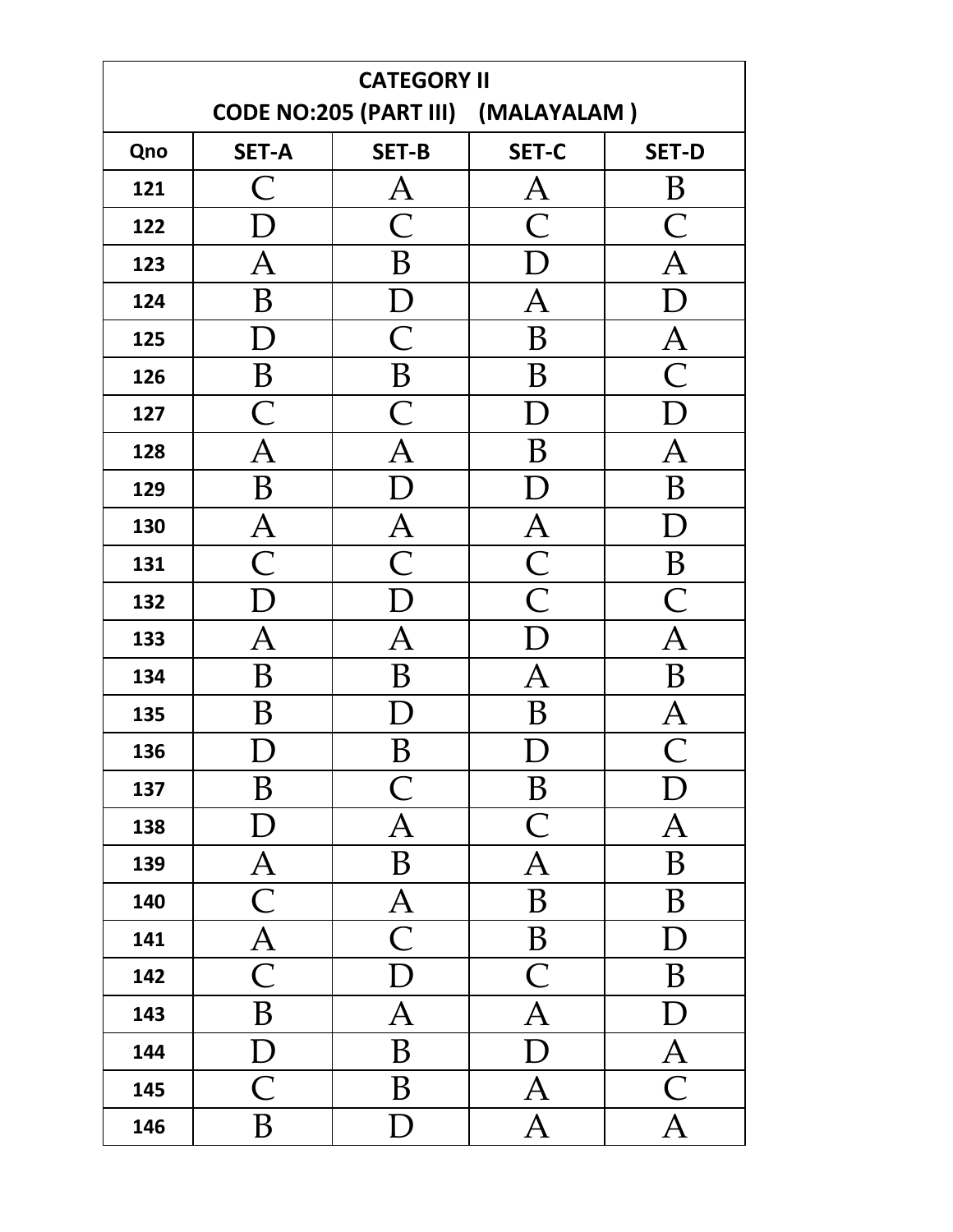| 147                | $\mathsf{C}% _{M_{1},M_{2}}^{\alpha,\beta}(\varepsilon)=\mathsf{C}_{M_{1},M_{2}}^{\alpha,\beta}(\varepsilon)$ | B                                                                       | $\mathsf{C}% _{M_{1},M_{2}}^{\alpha,\beta}(-\varepsilon)=\mathsf{C}_{M_{1},M_{2}}^{\alpha,\beta}(\varepsilon)$ | $\bigcap$                 |  |  |
|--------------------|---------------------------------------------------------------------------------------------------------------|-------------------------------------------------------------------------|----------------------------------------------------------------------------------------------------------------|---------------------------|--|--|
| 148                | $\overline{A}$                                                                                                | $\vert$ )                                                               | B                                                                                                              | $\overline{B}$            |  |  |
| 149                | D                                                                                                             | $\overline{A}$                                                          | ${\rm D}$                                                                                                      |                           |  |  |
| 150                | $\overline{A}$                                                                                                | $\overline{\bigcap}$                                                    | $\overline{\overline{\mathsf{C}}}$                                                                             | $\overline{\overline{C}}$ |  |  |
| <b>CATEGORY II</b> |                                                                                                               |                                                                         |                                                                                                                |                           |  |  |
|                    |                                                                                                               |                                                                         | CODE NO:205 (PART III) (ENGLISH)                                                                               |                           |  |  |
| Qno                | <b>SET-A</b>                                                                                                  | <b>SET-B</b>                                                            | <b>SET-C</b>                                                                                                   | <b>SET-D</b>              |  |  |
| 121                | $\boldsymbol{\rm D}$                                                                                          | $\bm{\mathsf{A}}$                                                       | $\rm D$                                                                                                        | $\bm{\mathsf{A}}$         |  |  |
| 122                | $\frac{\overline{C}}{\overline{C}}$                                                                           | B                                                                       | $\mathsf{C}% _{0}$                                                                                             | $\overline{\rm D}$        |  |  |
| 123                |                                                                                                               | $\mathbf{D}$                                                            | $\overline{A}$                                                                                                 | $\overline{C}$            |  |  |
| 124                | $\overline{A}$                                                                                                | $\overline{C}$                                                          | $\overline{D}$                                                                                                 | $\overline{D}$            |  |  |
| 125                | $\, {\bf B}$                                                                                                  | $\overline{A}$                                                          | $\overline{\mathsf{C}}$                                                                                        | $\overline{\frac{C}{C}}$  |  |  |
| 126                | $\mathbf{D}$                                                                                                  | $\mathbf{D}$                                                            | $\overline{D}$                                                                                                 |                           |  |  |
| 127                | $\overline{\textsf{C}}$                                                                                       | $\overline{\text{C}}$                                                   | $\overline{\frac{C}{C}}$                                                                                       | $\overline{\mathbf{A}}$   |  |  |
| 128                | $\overline{A}$                                                                                                | $\frac{\overline{D}}{\overline{C}}$ $\frac{\overline{C}}{\overline{A}}$ |                                                                                                                | $\overline{B}$            |  |  |
| 129                | $\overline{D}$                                                                                                |                                                                         | $\overline{\mathbf{A}}$                                                                                        | $\overline{D}$            |  |  |
| 130                | $\overline{\mathsf{C}}$                                                                                       |                                                                         | $\overline{B}$                                                                                                 | $\overline{C}$            |  |  |
| 131                | $\overline{B}$                                                                                                |                                                                         | $\, {\bf B}$                                                                                                   | $\overline{\mathbf{A}}$   |  |  |
| 132                | $\overline{\bigcap}$                                                                                          | $\overline{\bigcap}$                                                    | $\bigcap$                                                                                                      | $\overline{B}$            |  |  |
| 133                | B                                                                                                             | Α                                                                       | B                                                                                                              | $\bm{\mathsf{A}}$         |  |  |
| 134                | $\overline{C}$                                                                                                |                                                                         | $\overline{\mathsf{C}}$                                                                                        | Г                         |  |  |
| 135                | $\overline{A}$                                                                                                |                                                                         | $\overline{A}$                                                                                                 | $\bm{\mathsf{A}}$         |  |  |
| 136                | B                                                                                                             | B                                                                       | $\overline{\text{C}}$                                                                                          | $\overline{C}$            |  |  |
| 137                | A                                                                                                             | $\overline{\mathsf{C}}$                                                 | $\overline{\mathsf{A}}$                                                                                        | B                         |  |  |
| 138                |                                                                                                               | B                                                                       |                                                                                                                | B                         |  |  |
| 139                | $\bm{\mathsf{A}}$                                                                                             | $\overline{\mathsf{C}}$                                                 |                                                                                                                | $\bigcap$                 |  |  |
| 140                | $\overline{\mathsf{C}}$                                                                                       | $\overline{A}$                                                          | B                                                                                                              | B                         |  |  |
| 141                | B                                                                                                             | B                                                                       | $\overline{\mathsf{C}}$                                                                                        | $\overline{\mathsf{C}}$   |  |  |
| 142                | B                                                                                                             | $\bm{\mathsf{A}}$                                                       | B                                                                                                              | $\overline{A}$            |  |  |